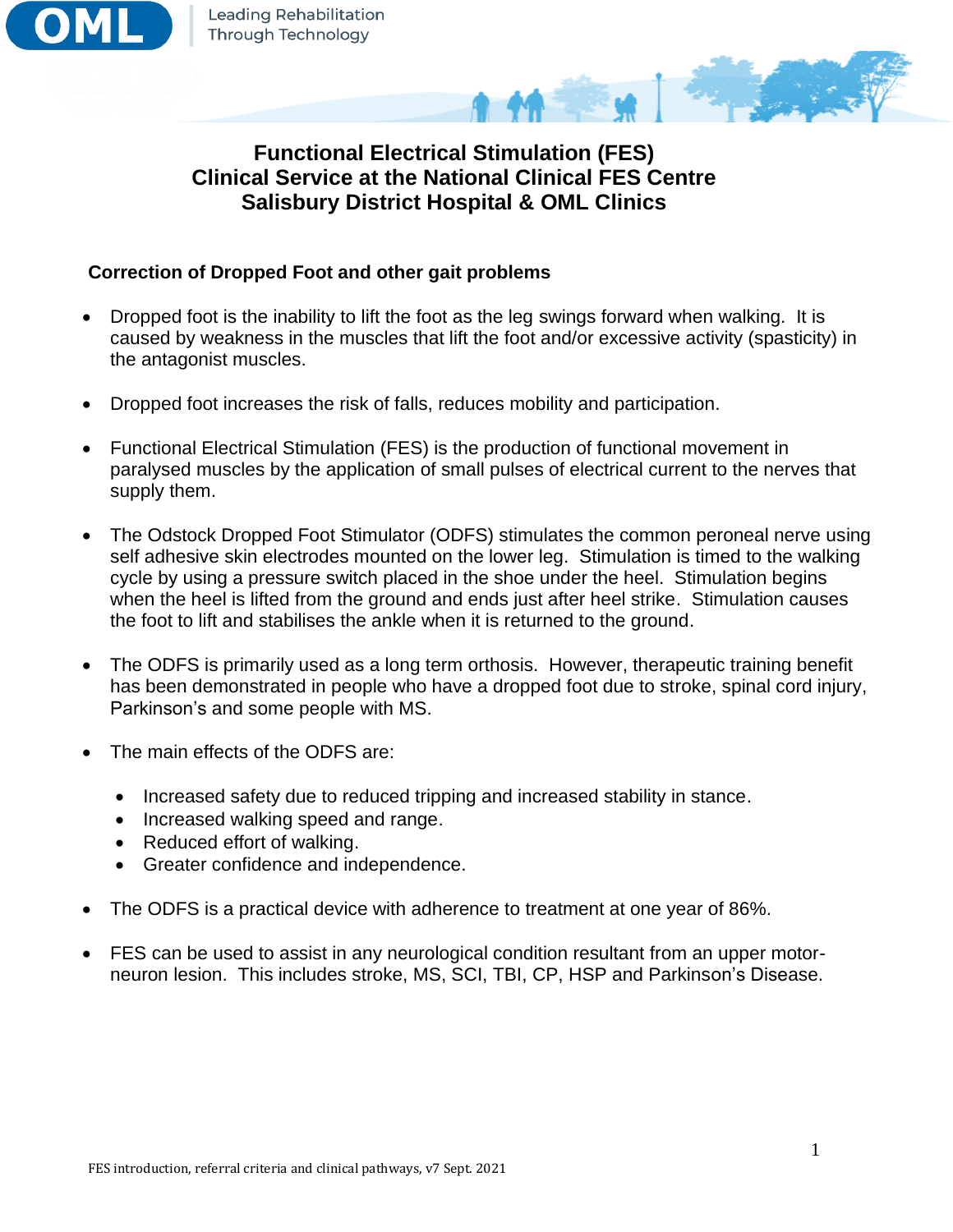

Leading Rehabilitation **Through Technology** 

## **Operation of the ODFS® Pace**



Self-adhesive electrodes are placed on the skin over the common peroneal nerve at its most superficial point, over the head of fibula. Stimulation causes dorsiflexion and eversion. By choosing electrode positions and stimulation parameters knee and hip flexion can be improved, further assisting gait. The stimulation is timed using a foot switch placed in the shoe. Stimulation begins when weight is taken from the switch and ends just after heel contact, lowering the foot to the ground. Stimulation feels like pins and needles. Most people quickly become used to the sensation. The foot switch can be easily moved from shoe to shoe enabling any footwear to be used.





Stance No stimulation

Foot switch detects heel rise

Causes stimulation to the electrodes



Produces dorsiflexion and eversion through swing



Produces

through

swing

dorsiflexion

and eversion





Foot switch detects heel strike

Stimulation ends after lowering the foot to the ground

## **The most important factors in successful use of the ODFS are:**

- Appropriately trained clinical staff.
- Thorough patient training in the use of FES.
- Regular planned follow up to ensure continued benefit from FES.
- Prompt response to any problems.

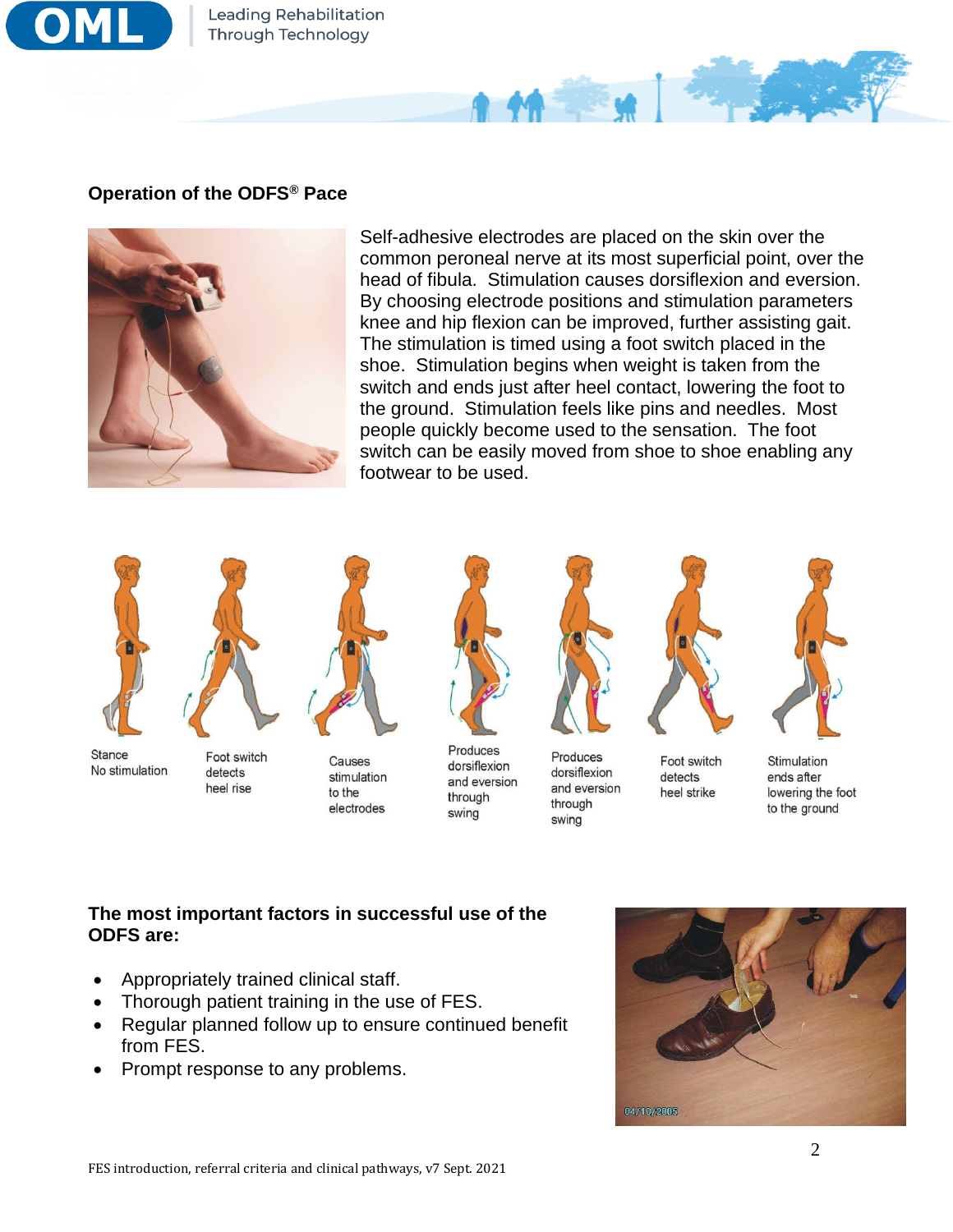

#### **Development of the ODFS Pace**

• The Odstock Dropped Foot Stimulator (ODFS) Pace was developed at Salisbury District Hospital under funding from the Department of Health.

 $44 - 4$ 

- The Device was evaluated for dropped foot in chronic stroke in a randomised controlled trial  $(RCT)^{1, 2}$ . Additional case series data was collected from patients with MS and incomplete spinal cord injury<sup>3</sup>. The trial demonstrated:
	- Increased walking speed when the ODFS Pace is used.
	- Reduced walking effort.
	- Reduced spasticity.
	- Increased quality of life.
	- Significant cost utility gain (cost-effectiveness QALY analysis).
- The clinical service modal and evidence for the ODFS Pace were presented to the Development and Evaluation Committee of the South and West Regional Health Authority who subsequently recommended the treatment for use in the NHS for patients with dropped foot due to upper motor neurone lesions $4,5$
- Audit of the clinical service confirms the results of the RCT and demonstrates a training effect from using the ODFS and a high level of treatment adherence (86% at one year)<sup>6, 7,</sup>  $8, 9$ . The main reasons patients choose to continue to use the ODFS are:<sup>10</sup>
	- Reduced effort of walking.
	- Increased confidence when walking.
	- Reduced trips and falls.
- An RCT of the use of the device with secondary progressive MS demonstrated increased walking speed with the device, 72% reduction in falls and a significant positive impact on activities of daily living in comparison to a group that received physiotherapy<sup>11, 12</sup>.
- An audit of 186 users of the ODFS Pace who had MS showed that FES improves functional ambulation category<sup>15</sup>.
- The ODFS Pace has been demonstrated to be a clinically and cost effective long term assistive device with an average use of 5 years $17,18,19$ .
- Studies using the ODFS Pace with people who exhibited freezing of gait due to Parkinson's disease indicated that the device may have a significant training effect, reducing bradikinesia<sup>13, 20</sup>.
- Use of the ODFS was recommended in the Royal College of Physicians Clinical Guidelines on Stroke<sup>14</sup>.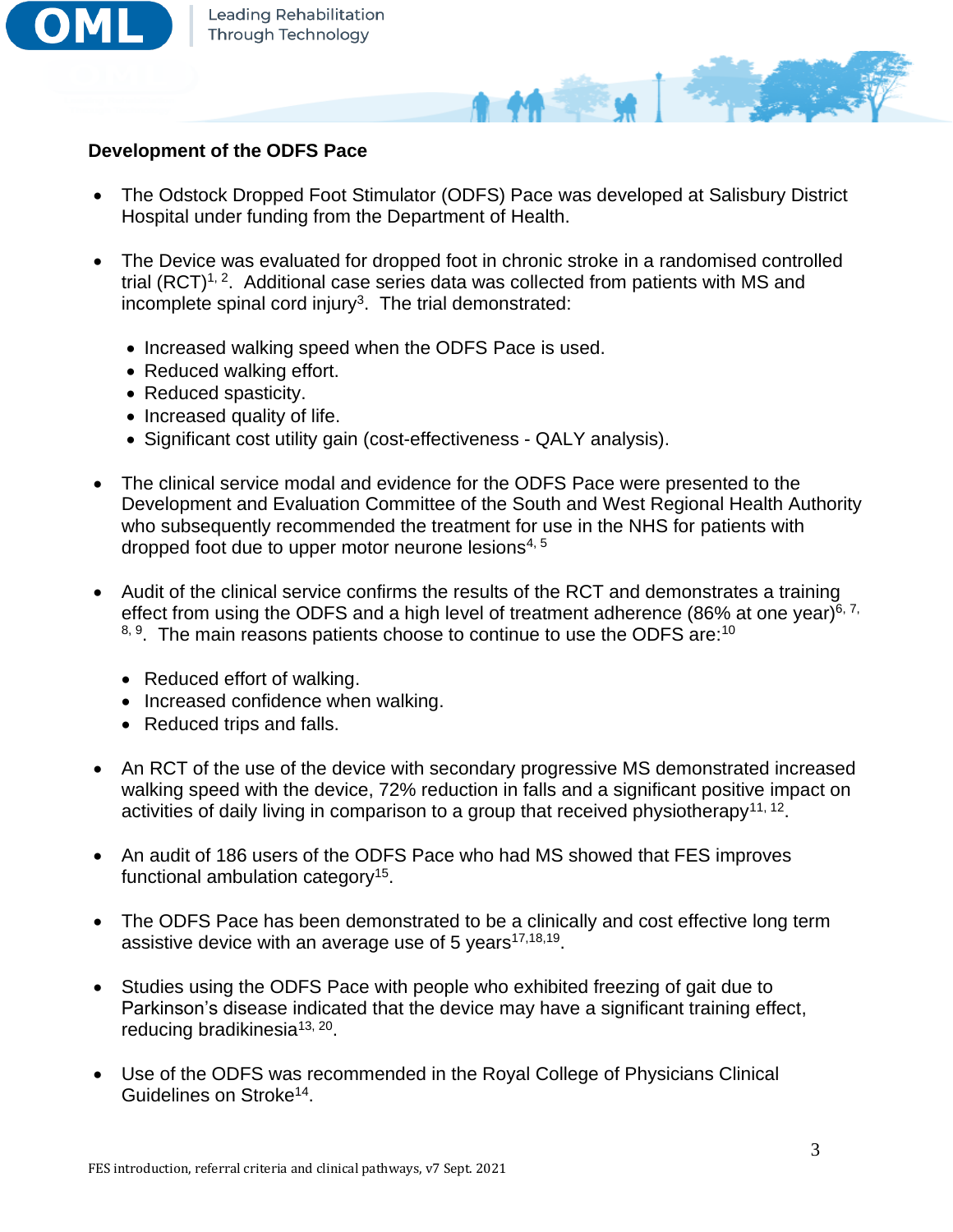

In excess of 7000 patients have received treatment for dropped foot using FES in Salisbury since the service began. Over 20,000 have received treatment elsewhere in the UK.

**MA TENNIS** 

• FES is recommended in the NICE guidelines IPG278<sup>16, 21, 23</sup> and ANPT guidelines<sup>22</sup>.

#### **References:**

- 1. Burridge JH, Taylor PN, Hagan SA, Wood DE, Swain ID. The effect of common peroneal nerve stimulation on quadriceps spasticity in hemiplegia. *Physiotherapy*, 83(2): 82-89, 1997.
- 2. Burridge J, Taylor P, Hagan S, Wood D, Swain I. (1997) The effects of common peroneal nerve stimulation on the effort and speed of walking: A randomised controlled clinical trial with chronic hemiplegic patients. *Clin Rehabil* 11. 201-210.
- 3. Burridge JH, Taylor PN, Hagan SA, Swain ID. Experience of the clinical use of the Odstock Drop Foot Stimulator. *Artificial Organs* 21(3): 254-260, 1997
- 4. Swain ID, Taylor PN, Burridge JH, Hagan SA, Wood DE. Report to the development evaluation committee Common peroneal stimulation for the correction of drop-foot (1996) [https://www.odstockmedical.com/sites/default/files/the\\_dec\\_report.pdf](https://www.odstockmedical.com/sites/default/files/the_dec_report.pdf)
- 5. Taylor P, Mann G, Jolley C, Swain I. Economic Justification for the Odstock Dropped Foot Stimulator (ODFS). ISPO meeting 3<sup>rd</sup> Nov 2007 [https://odstockmedical.com/sites/default/files/cost\\_benefit\\_paper\\_4.pdf](https://odstockmedical.com/sites/default/files/cost_benefit_paper_4.pdf)
- 6. Taylor PN, Burridge JH, Wood DE, Norton J, Dunkerley A, Singleton C, Swain ID. Clinical use of the Odstock Drop Foot Stimulator - its effect on the speed and effort of walking. *Archives of Physical Medicine and Rehabilitation,* 80: 1577-1583, 1999.
- 7. Taylor PN, Burridge JH, Wood DE, Norton J, Dunkerley A, Singleton, C, Swain ID. Clinical audit of five years provision of the Odstock Drop Foot Stimulator. *Artificial Organs,* 23(5): 440-442, 1999.
- 8. Taylor PN. The use of electrical stimulation for correction of dropped foot in subjects with upper motor neuron lesions. *Advances in Clinical Neuroscience and Rehabilitation,* 2(1): 16-18, 2002.
- 9. Swain ID, Taylor PN. The clinical use of functional electrical stimulation in neurological rehabilitation. *In:* Horizons in Medicine 16 – Updates on major clinical advances. Ed. Franklyn J. Pub. Royal College of Physicians, ISBN 1-86016-233-9, London, pp. 315-322, 2004.
- 10. Taylor PN, Burridge JH, Wood DE, Norton J, Dunkerley A, Singleton, C, Swain ID. Patient perceptions of the Odstock Drop Foot Stimulator. *Clinical Rehabilitation,* 13: 333-340, 1999.
- 11. Mann GE, Jolley CJ, Taylor PN. An investigation into the effect of functional electrical stimulation on mobility and quality of life in patients with Multiple Sclerosis. *10th Annual Conference of the International FES Society*, pp. 309-311, Montreal, Canada, July 2005.
- 12. Esnouf JE, Taylor PN. Does the Canadian Occupational Performance Measure determine if the Odstock Drop Foot Stimulator improves activities of daily living for people with multiple sclerosis? *9 th Annual Conference of the International FES Society and 2 nd FESnet Conference*, (ISBN 1-85899-191-9), pp. 267-269, Bournemouth, UK, September 2004.
- 13. Mann GE, Finn SM, Taylor PN. A Pilot study to investigate the feasibility of electrical stimulation to assist gait in Parkinson's disease. N*euromodulation,11 (2) 2008 accepted for publication*
- 14. Intercollegiate working party for stroke, (2000*) National clinical guidelines for stroke* London, Royal College of Physicians ISBN 1860 161 200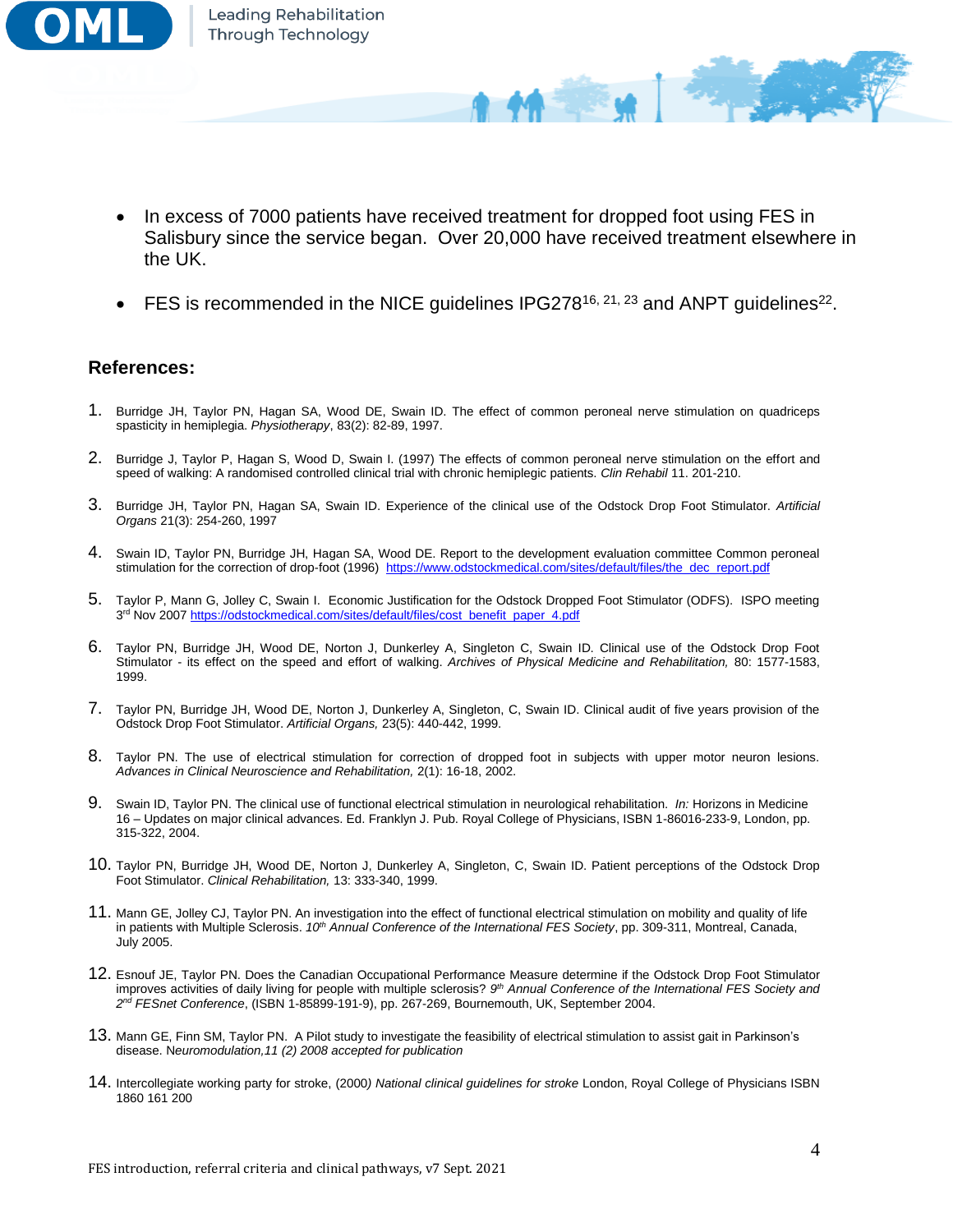

- 15. Street TD, Taylor PN, Swain ID. The Effectiveness of Functional Electrical Stimulation on Walking Speed, Functional Walking Category and Clinically Meaningful Changes for People with Multiple Sclerosis. Archives of Physical Medicine. Volume 96, Issue 4, April 2015, Pages 667–672
- 16. <http://www.nice.org.uk/Guidance/IPG278>Functional electrical stimulation for drop foot of central neurological origin N1733 1P ISBN 84629-846-6 Jan 09 & Treating drop foot using electrical stimulation N1734 1P ISBN 1-84629-847-4 Jan 09
- 17. Taylor P, Humphreys L, Swain I. A 15 year cost-effectiveness study of the use of FES for the correction of dropped foot in Multiple sclerosis. Multiple Sclerosis Journal 2014;20:(7) 1001-2
- 18. Juckes FM, Marceniuk G, Seary C, Stevenson VL A cohort study of functional electrical stimulation in people with multiple sclerosis demonstrating improvements in quality of life and cost-effectiveness. Clin Rehabil. 2019 Apr 10:269215519837326.
- 19. Renfrew LM, Paul L, McFadyen A, Rafferty D, Moseley O, Lord AC, Bowers R, Mattison P. The clinical- and cost-effectiveness of functional electrical stimulation and ankle-foot orthoses for foot drop in Multiple Sclerosis: a multicentre randomized trial. Clin Rehabil. 2019 Apr 11:269215519842254. doi: 10.1177/0269215519842254.
- 20. Taylor PN, Sampson T, Beare B, Donavon-Hall M, Thomas P, Marques E, Strike P, Seary C, Stevenson VL, Padiachy D, Lee J, Nell S. The Effectiveness of Peroneal Nerve Functional Electrical Simulation for the Reduction of Bradykinesia in Parkinson's Disease: A Feasibility Study for a Randomised Control Trial. J. Clin. Rehab. Oct 2020, Rehabilitation. <https://journals.sagepub.com/doi/full/10.1177/0269215520972519>
- 21. ODFS Pace and Pace XL functional electrical stimulation devices for treating drop foot. NICE advice [MIB56] Published date: March 2016<https://www.nice.org.uk/advice/mib56>
- 22. Johnston TE, Keller S, Denzer-Weiler C, and Brown L. A Clinical Practice Guideline for the Use of Ankle-Foot Orthoses and Functional Electrical Stimulation Post-Stroke Academy of Neurologic Physical Therapy, printed in Journal of Neurologic Physical Therapy: April 2021-Volume 45 – Issue 2 – p112-196. [file:///E:/back%20up%20Paul/Paul/ref%20papers/A\\_Clinical\\_Practice\\_Guideline\\_for\\_the\\_Use\\_of.6.pdf](file:///E:/back%20up%20Paul/Paul/ref%20papers/A_Clinical_Practice_Guideline_for_the_Use_of.6.pdf)
- 23. Cerebral palsy in adults NICE guideline [NG119] Published date: January 2019 <https://www.nice.org.uk/guidance/ng119/chapter/Recommendations>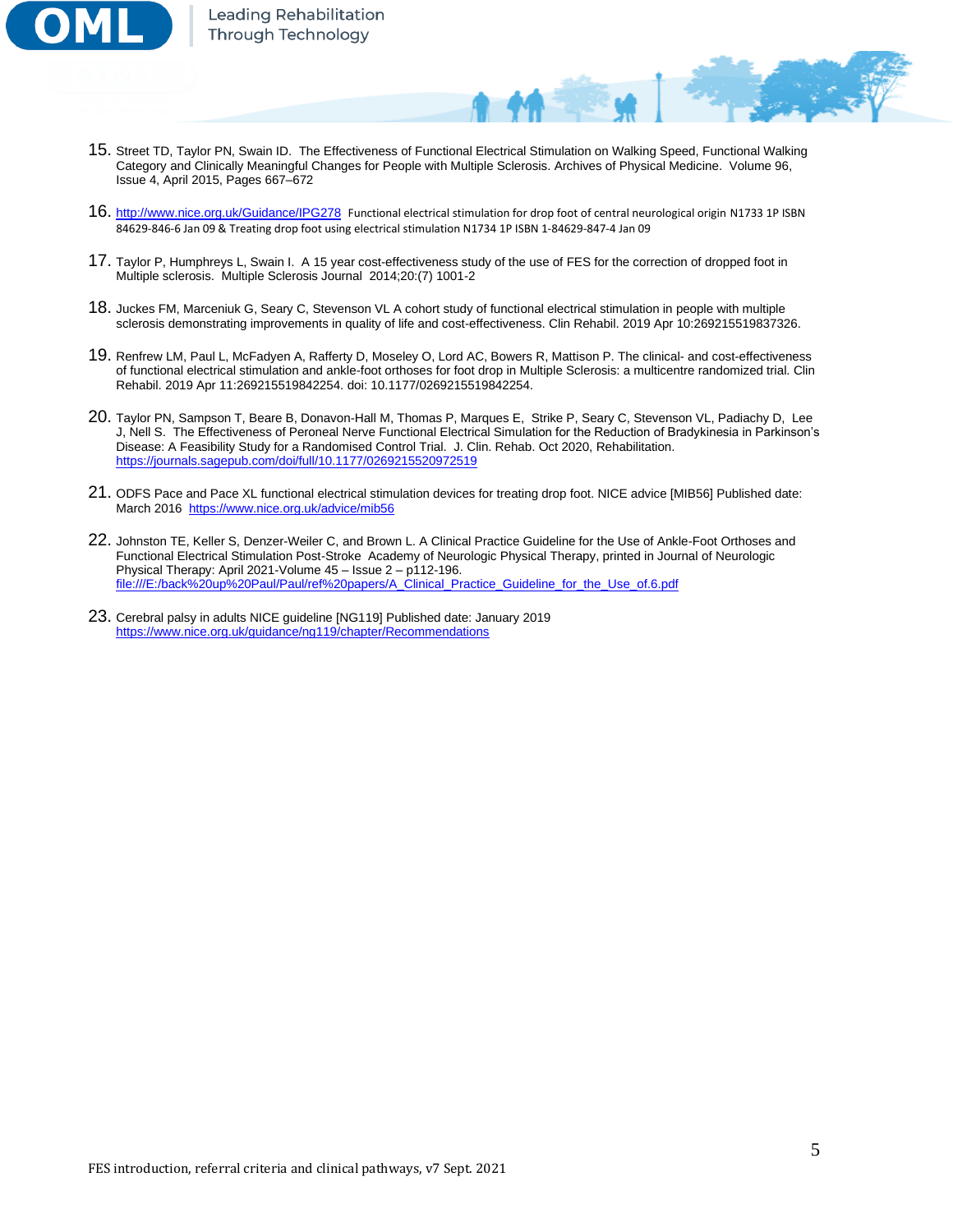

## 24. **Referral criteria Cause and functional deficit:**

• Neurological deficit due to an upper motor neurone lesion. An upper motor neurone lesion is defined as one that occurs in the brain or spinal cord at or above the level of T12. This is normally but not exclusively associated with spasticity.

44 - 3

• Upper motor neurone lesion resulting in dropped foot occur in conditions such as stroke, multiple sclerosis, incomplete spinal cord injury at T12 or above, cerebral palsy, familial/hereditary spastic paraparesis, head injury and Parkinson's disease.

## **Nature of functional deficit:**

- Dropped foot defined as a deficit of dorsiflexion and/or eversion of the ankle. While this will be frequently associated with lack of heel strike, FES can be successfully used to correct inversion at first contact to significantly improve the stability of the ankle in the stance phase, improving the safety of gait.
- A dropped foot can be unilateral or bilateral.
- In addition to drop foot, deficits in knee flexion or extension, hip extension, flexion and abduction and push off at terminal stance can be addressed. FES can be used to strengthen and/or control other muscles used in gait such as hamstrings, quadriceps, gluteal and calf muscles.

## **Functional ability:**

- Able to passively achieve a neutral (or near neutral) angle of the ankle. A resistance due to spasticity of the calf muscles can be overcome, but fixed contracture preventing plantagrade is a contraindication.
- Able to obtain standing from sitting unaided. Use of aids such as sticks, frame or crutches is acceptable. In supervised gait re-education, less ability may be acceptable.
- Able to walk a minimum distance of about 5-10m. Use of aids such as ankle foot orthosis (AFO), sticks, frame or crutches is acceptable. In supervised gait reeducation, less mobility may be acceptable.
- There is no maximum walking distance limit. FES devices have been successfully used in cases where a dropped foot only becomes a significant problem when the device user is tired or when the deficit is relatively mild.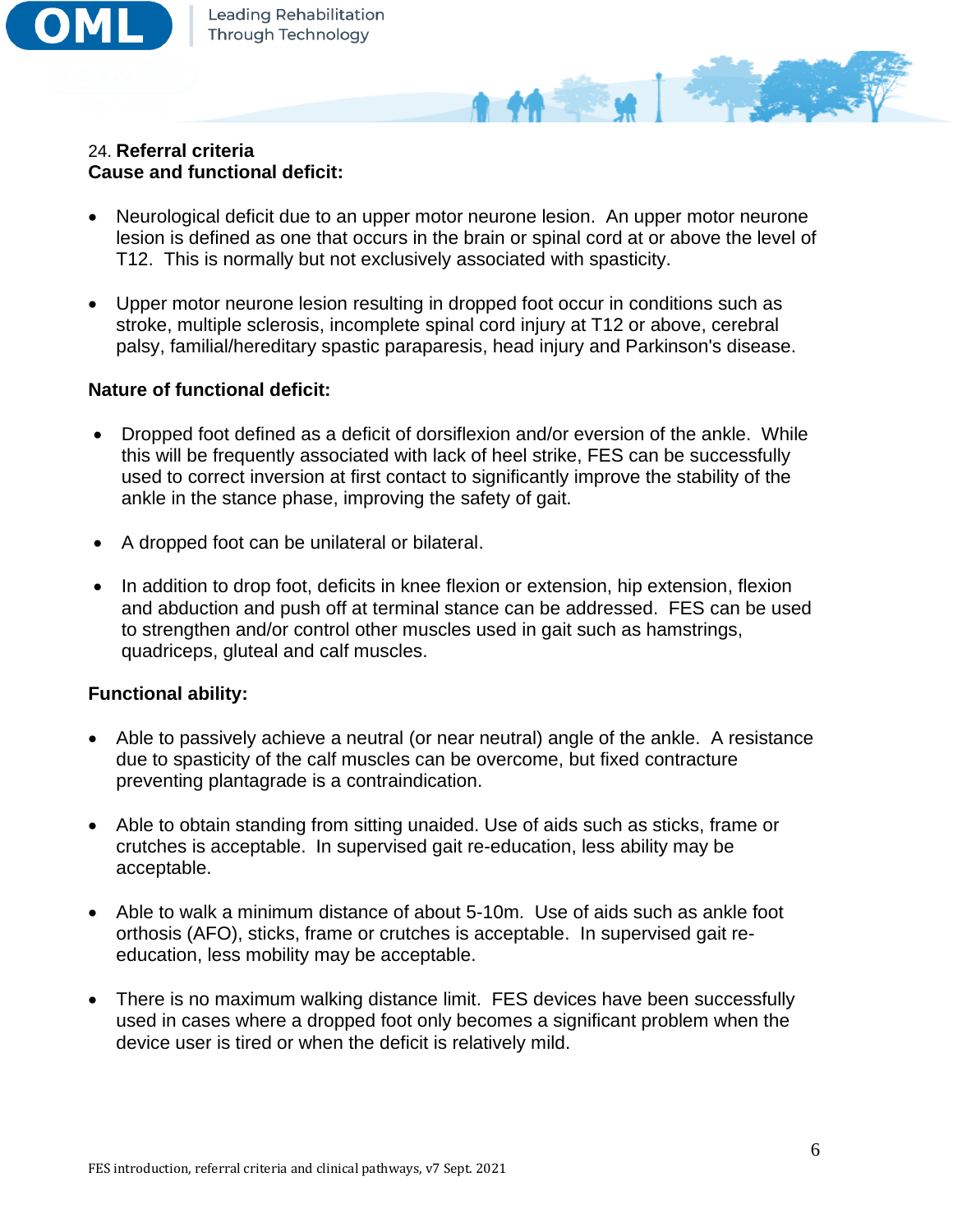

• A reasonable exercise tolerance is required for treatment sessions. However, FES often reduces the effort of walking therefore poor exercise tolerance is only an exclusion criteria in extreme cases.

#### **Motivation, understanding and independence:**

- Able to understand the aims of the treatment and be motivated to comply with treatment protocols. Where appropriate, carer support can assist in using the equipment.
- Where patients live alone and do not have carer assistance, they must be able to place electrodes and operate the equipment independently. If family or carer support is present, less independence is required.

#### **Precautions:**

- Poor skin condition is a contraindication as sores or irritation prevents the use of selfadhesive electrodes.
- Poorly controlled epilepsy. Where epilepsy is controlled by drugs or there has been no fits experienced for a reasonable period (approx. 3 months), FES can be used.
- A history of significant autonomic dysreflexia in incomplete spinal cord injury above T6.
- The effect of FES on the unborn child in pregnancy is not known.
- Active medical implants such as cardiac pacemakers or other devices must be treated with caution and information sought from the device supplier about the use of electrical stimulation in their presence. An additional clinical test may be required to determine the safety of FES. For some devices this can be arranged in Salisbury.
- Patients with a cancerous tumour in the area of the electrical stimulation should be excluded as increased local blood flow may increase tumour growth.
- Patients with exposed orthopaedic metal work in the area of electrical stimulation should be avoided.

While the majority of our patients fit the above criteria, patients outside these criteria can be considered. Please contact the team for more information.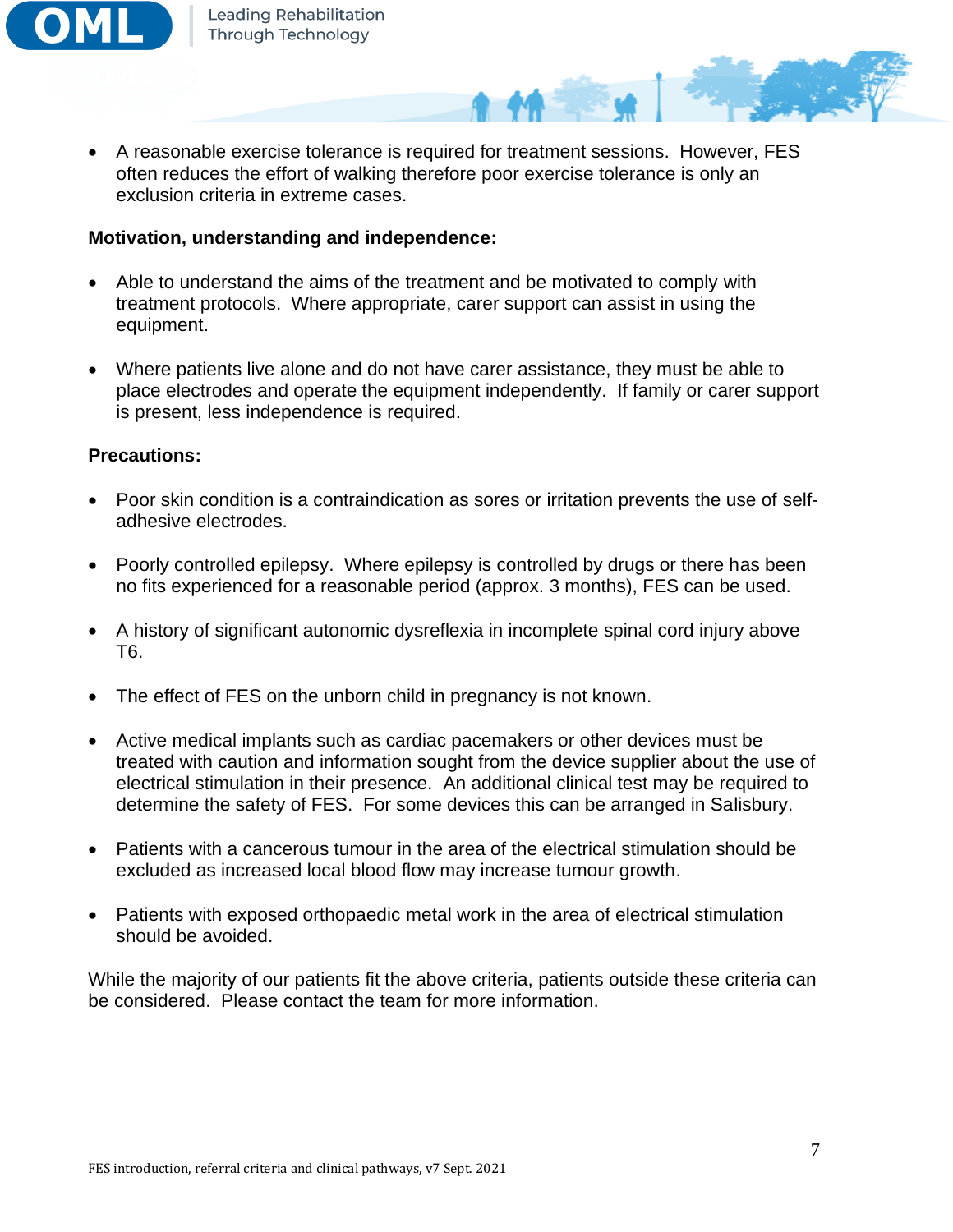

#### **Clinical Procedure**

All referrals for NHS treatment are made by the patient's GP or Medical Consultant to Prof Paul Taylor, Clinical Director, Odstock Medical Limited, National Clinical FES Centre, Salisbury District Hospital, Salisbury, Wiltshire, SP2 8BJ, UK. Self-referrals are also accepted for privately funded treatment and a self-referral form is available on the OML website. The referral letter is reviewed by Prof. Taylor, or in his absence by experienced clinical staff at the National FES Centre. FES might be a suitable treatment an appointment is made for an initial assessment in Salisbury or at one of OML's clinics. Sometimes further details are requested form the referring Clinician.

**AM SERVICE** 

At the initial assessment clinic, the above referral criteria are checked. An additional acceptance criterion is the ability to tolerate the sensation of electrical stimulation. A FES device is tried and in most cases an improvement in gait is immediately apparent. Following discussion with the patient a decision whether to proceed with treatment is made. In some cases the Clinician may judge that a period of electrical stimulation training is required in order to strengthen muscles, reduce spasticity or to accustom the patient to the sensation of electrical stimulation before FES is used for walking. Stimulation exercises may be started at this appointment if time permits. Otherwise, exercises will be set up at another appointment.

The ODFS Pace is fitted over two clinic sessions, usually within one week. On the first day the user is taught how to apply the device and on the second day their ability to do so is assessed and further training given if necessary. Use of the stimulator is increased gradually over 2 to 3 weeks until it can be used all day. Follow up is made at 6 weeks, 18 weeks and 44 weeks from first use and then every 6 months or yearly depending on the patient's condition, for as long as the device is used. If users experience problems they are encouraged to contact the clinic for advice or equipment repaired. Extra clinic sessions can be arranged if necessary.

In the case of more complex movement problems where more than one muscle group are stimulated, treatment is often started with a single channel ODFS® Pace and the second channel introduced at the 6 or 18 week follow up assessment, once the user has become accustomed to FES.

## **Functional Electrical Stimulation (FES) for the upper limb rehabilitation**

FES treatment is provided for upper limb neurological problems resulting from conditions such as stroke, brain injury, spinal cord injury or cerebral palsy. Referrals are accepted for three main categories of upper limb treatment

## **Subluxation of the shoulder**

• The main aim is to reduce pain associated with shoulder subluxation.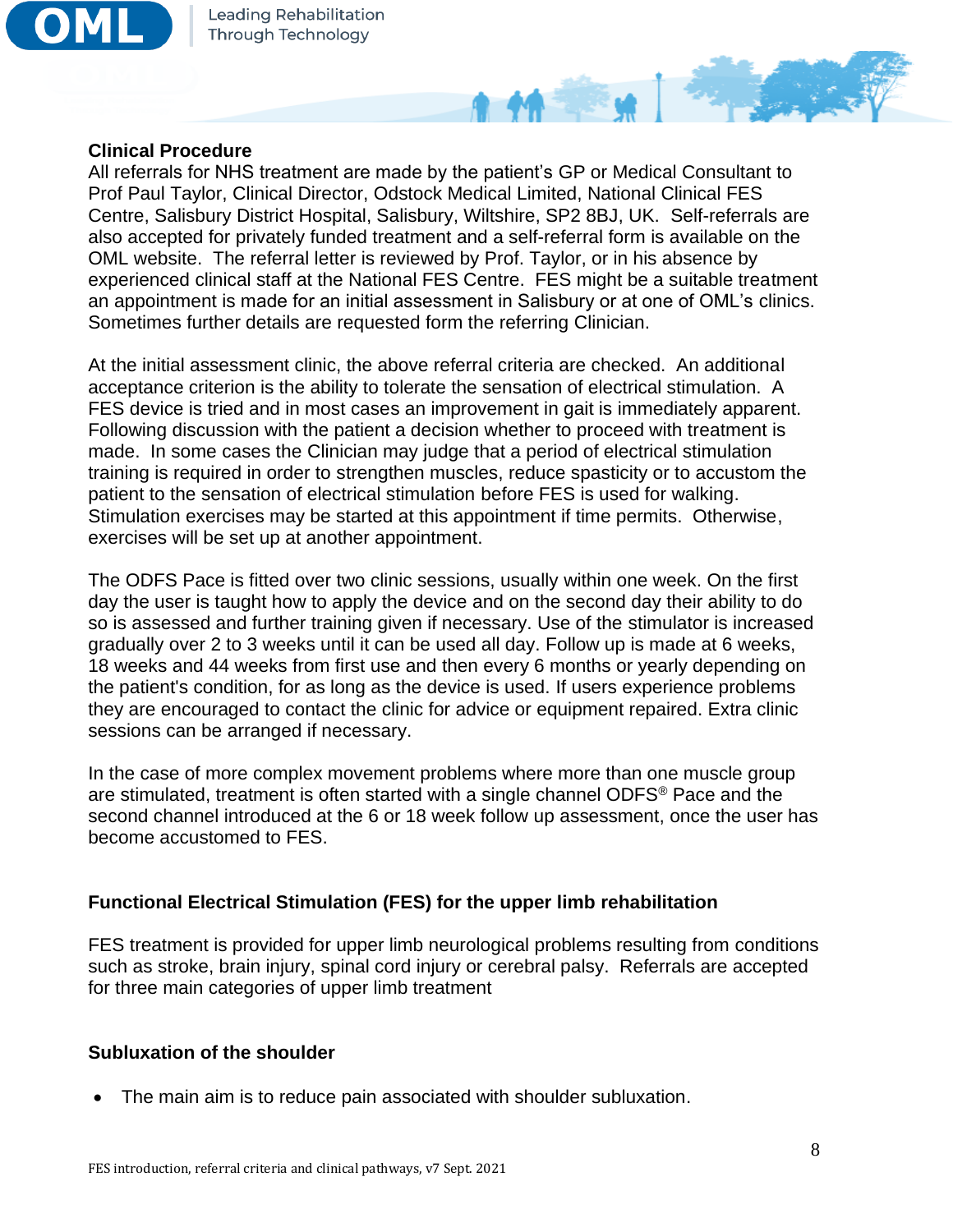

- The three compartments of the deltoid muscle plus the supraspinatus muscle are stimulated causing the humerus to elevate into the glenoid humeral socket.
- The treatment may need to be continued long term to maintain reduction of pain unless functional movement improves.

## **FES Exercise to improve hand and arm function**

## **Stroke and Cerebral Palsy:**

- Patients should have some functional ability, typically being able to produce a grip but may not be able to release, or reduced ability to extend the elbow.
- Main treatment aim is to increase the strength of the extensor muscles while reducing the spasticity in the flexor muscles.
- Repetition of exercises may lead to neuroplastic changes resulting in improved function.

## **Spinal cord injury:**

- Patients should have some functional ability, typically a weak tenodesis grasp in C6 tetraplegia or general weakness in incomplete C5/6/7 tetraplegia.
- The main treatment aim is to increase the strength and therefore function of the effected muscles.

## **Non-functional group:**

- FES can be used to relieve spasticity with the aim of loosening an over tight grip or elbow flexion.
- The main treatment aim is to reduce pain associated with spasticity, assist with hygiene by enabling better hygiene or assist other activities of daily living such as dressing.

## **Motivation, understanding, independence and precautions:**

Cardiac pacemaker users should not use FES in the hand arm or torso. The other precautions are the same requirements as for the lower limb applications of FES.

## **Clinical Procedure for Upper limb FES**

The referral and assessment process is the same as for lower limb applications.

In most cases upper limb treatment is limited to a 6 month period. In that time the patient will be seen for five, 1 hour appointments. At the first appointment an electrical stimulation exercise programme for the patient to perform at home will be devised. Where appropriate, additional physiotherapy exercises may also be given. Follow up is provided at 2, 8, 16 and 24 weeks. At each session, the exercises are reviewed and progressed. Where appropriate, functional measures will be made to record progress.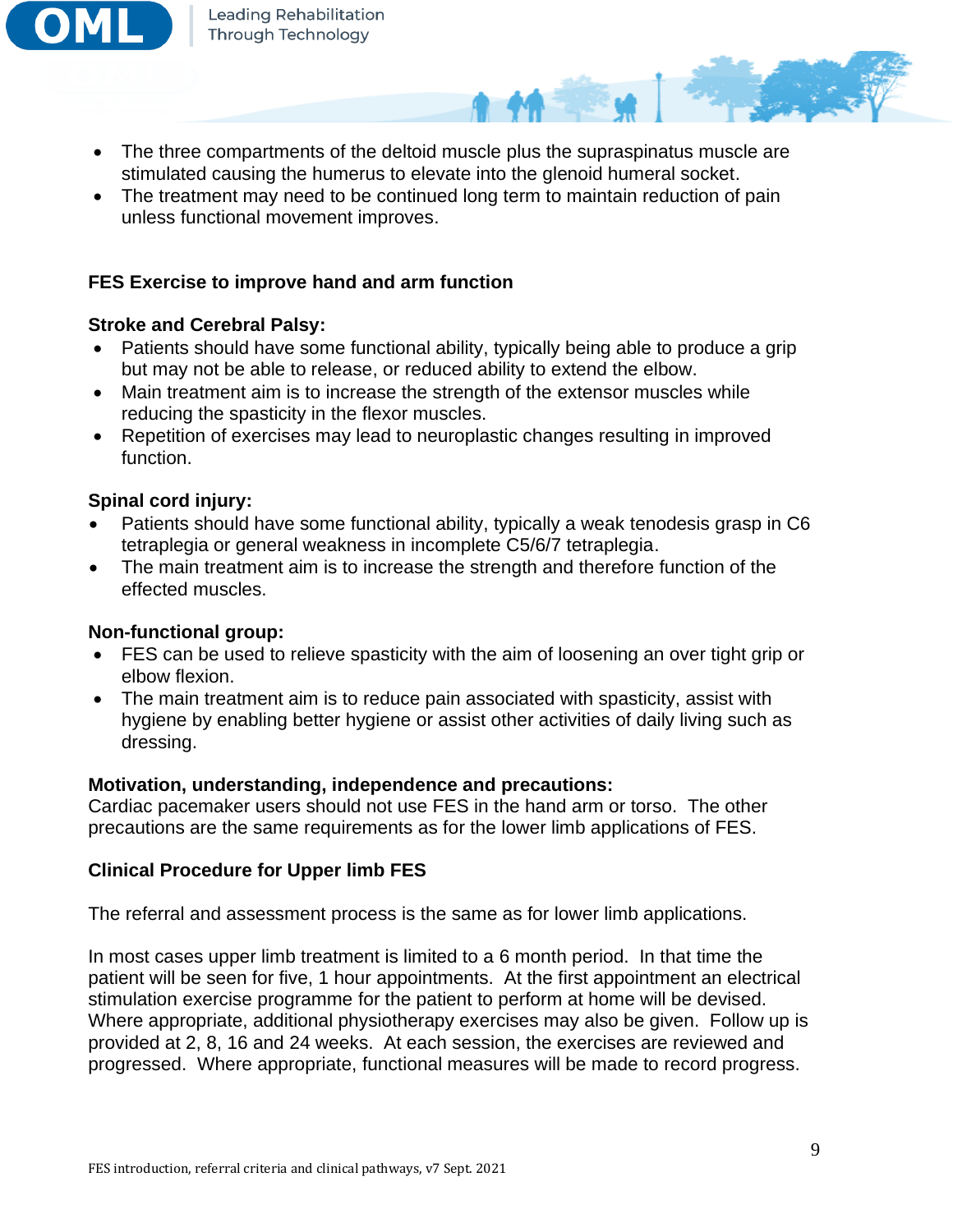

Leading Rehabilitation<br>Through Technology

In some cases it is beneficial to continue treatment over a longer period. This reviewed at the week 24 appointment and a recommendation made to the referring clinician.

Λ

 $M^2$